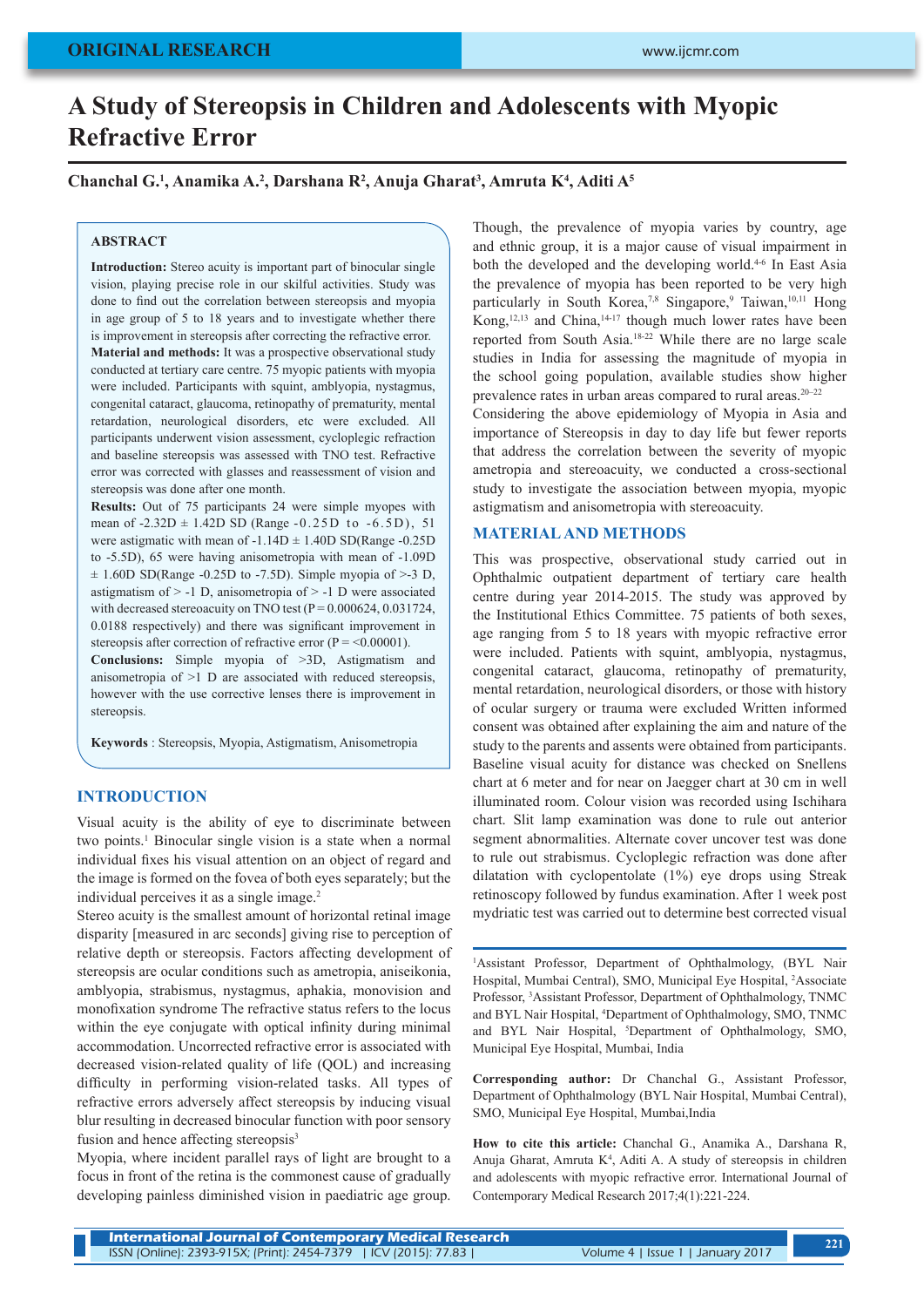acuity. The final prescription was balanced with the duochrome test. Stereopsis was checked and recorded using TNO test at distance of 30cm using red green glasses. This was baseline stereopsis without correction.

Participants corrected with only concave spherical correction were grouped as simple myopia and those who accepted both spherical and cylindrical lenses as astigmatic. Spherical equivalent was calculated for them by adding value of the sphere and half of cylinder and then further sub grouped. The difference between Spherical equivalents (SE) of two eyes were grouped as anisometropia. Participants were advised to wear the corrective glasses. At one month follow up BCVA and Stereopsis was rechecked. Any improvement in visual acuity or Stereopsis was recorded.

| <b>Parameters</b>                                                    | No of<br>participants | $Mean(D) \pm$<br>standard<br>deviation | Range(D)          |  |
|----------------------------------------------------------------------|-----------------------|----------------------------------------|-------------------|--|
| Simple myopia                                                        | 24                    | $-2.32 \pm 1.42$                       | $-0.25$ to $-6.5$ |  |
| Astigmatism                                                          | 51                    | $-1.14 \pm 1.40$                       | $-0.25$ to $-5.5$ |  |
| Anisometropia                                                        | 65                    | $-1.09 \pm 1.60$                       | $-0.25$ to $-7.5$ |  |
| <b>Table-1:</b> The profile of mean refractive error of participants |                       |                                        |                   |  |

# **STATISTICAL ANALYSIS**

SPSS ver. 17.0 software program (SPSS, Chicago, IL) software was used for statistical analysis and Chi square test was used as test of significance and *P* value of <0.05 was considered significant.

# **RESULTS**

Out of 75 participants 24 were simple myopes, 51 were astigmatic, 65 were having anisometropia (table-1). Table 2 shows that simple myopia od >3D, astigmatism of >1D and anisometropia of >1D were associated with abnormal stereopsis. Table 3 and 4 show that there is significant improvement in stereopsis after correction of refractive error.

#### **DISCUSSION**

Stereopsis refer to the perception of depth and 3-dimensional structure obtained on the basis of visual information and horizontal disparities received from two eyes. Stereopsis has a positive impact on exercising practical tasks such as needlethreading, ball-catching (especially in fast ball games<sup>23</sup>), pouring liquids, etc. Professional activity may involve operating stereoscopic instruments such as a binocular microscope. Also

| Simple myopia                                                                                                                                                  | <b>Stereopsis without correction</b> |           |                | <b>Total</b> | P Value  |
|----------------------------------------------------------------------------------------------------------------------------------------------------------------|--------------------------------------|-----------|----------------|--------------|----------|
|                                                                                                                                                                | <b>Normal</b>                        | Equivocal | Abnormal       |              |          |
| $-1.75$ to $-3$                                                                                                                                                | $\overline{2}$                       |           |                | 5            | 0.000624 |
| $> -3$                                                                                                                                                         | $\mathbf{0}$                         |           | 5              | 6            |          |
| Total                                                                                                                                                          |                                      |           |                | 24           |          |
| Astigmatism                                                                                                                                                    |                                      |           |                |              |          |
| $-0.25$ to $-0.5$                                                                                                                                              | 11                                   |           | $\overline{2}$ | 14           | 0.031724 |
| $-0.75$ to $-1$                                                                                                                                                | 6                                    | J.        | 8              | 17           |          |
| $> -1$                                                                                                                                                         | 5                                    | 3         | 12             | 20           |          |
| Total                                                                                                                                                          |                                      |           |                | 51           |          |
| <b>Stereopsis without correction</b><br>Anisometropia (D)                                                                                                      |                                      |           | <b>Total</b>   |              |          |
|                                                                                                                                                                | <b>Normal</b>                        | Equivocal | Abnormal       |              | P Value  |
| $-0.25$ to $-0.5$                                                                                                                                              | 12                                   | A         | 5              | 20           | 0.018835 |
| $-0.75$ to $-1$                                                                                                                                                | 9                                    |           | $\mathfrak{D}$ | 12           |          |
| >1                                                                                                                                                             | 9                                    | 4         | 20             | 33           |          |
| Total                                                                                                                                                          |                                      |           |                | 65           |          |
| (Stereopsis has been divided into normal i.e. less than 120 arc seconds, equivocal i.e. 120 to 240 arc seconds and abnormal i.e. more than 240<br>arc seconds) |                                      |           |                |              |          |

**Table-2:** Stereopsis in patients with Simple myopia, astigmatism and anisometropia without correction

| Simple myopia     | <b>Stereopsis with correction</b> |                |                                                                                                                                                                                                                                                    | <b>Total</b> | P Value  |
|-------------------|-----------------------------------|----------------|----------------------------------------------------------------------------------------------------------------------------------------------------------------------------------------------------------------------------------------------------|--------------|----------|
|                   | <b>Normal</b>                     | Equivocal      | Abnormal                                                                                                                                                                                                                                           |              |          |
| $-0.25$ to $-1.5$ | 13                                | $\theta$       | $\Omega$                                                                                                                                                                                                                                           | 13           | 0.134931 |
| $-1.75$ to $-3$   | 4                                 |                | $\mathbf{0}$                                                                                                                                                                                                                                       | 5            |          |
| $> -3$            | 5                                 | $\Omega$       |                                                                                                                                                                                                                                                    | 6            |          |
| Total             |                                   |                |                                                                                                                                                                                                                                                    | 24           |          |
| Astigmatism       |                                   |                |                                                                                                                                                                                                                                                    |              |          |
| $-0.25$ to $-0.5$ | 14                                | $\theta$       | $\theta$                                                                                                                                                                                                                                           | 14           | 0.531139 |
| $-0.75$ to $-1$   | 16                                |                | $\mathbf{0}$                                                                                                                                                                                                                                       | 17           |          |
| >1                | 17                                | $\overline{2}$ |                                                                                                                                                                                                                                                    | 20           |          |
| Total             |                                   |                |                                                                                                                                                                                                                                                    | 51           |          |
| Anisometropia     |                                   |                |                                                                                                                                                                                                                                                    |              |          |
| $-0.25$ to $-0.5$ | 20                                | $\Omega$       | $\theta$                                                                                                                                                                                                                                           | 20           | 0.452165 |
| $-0.75$ to $-1$   | 11                                |                | $\theta$                                                                                                                                                                                                                                           | 12           |          |
| >1                | 28                                | 4              |                                                                                                                                                                                                                                                    | 33           |          |
| Total             |                                   |                |                                                                                                                                                                                                                                                    | 65           |          |
|                   |                                   |                | $\mathbf{T}$ . If $\mathbf{A}$ and $\mathbf{A}$ are the set of the set of the set of the set of the set of the set of $\mathbf{A}$ and $\mathbf{A}$ are the set of the set of the set of the set of the set of the set of the set of the set of th |              |          |

**Table-3:** Stereopsis in patients with simple myopia, astigmatism and anisometropia after correction of refractive error

| 222 | International Journal of Contemporary Medical Research |                                              |  |  |  |
|-----|--------------------------------------------------------|----------------------------------------------|--|--|--|
|     | Volume 4   Issue 1   January 2017   ICV (2015): 77.83  | ISSN (Online): 2393-915X; (Print): 2454-7379 |  |  |  |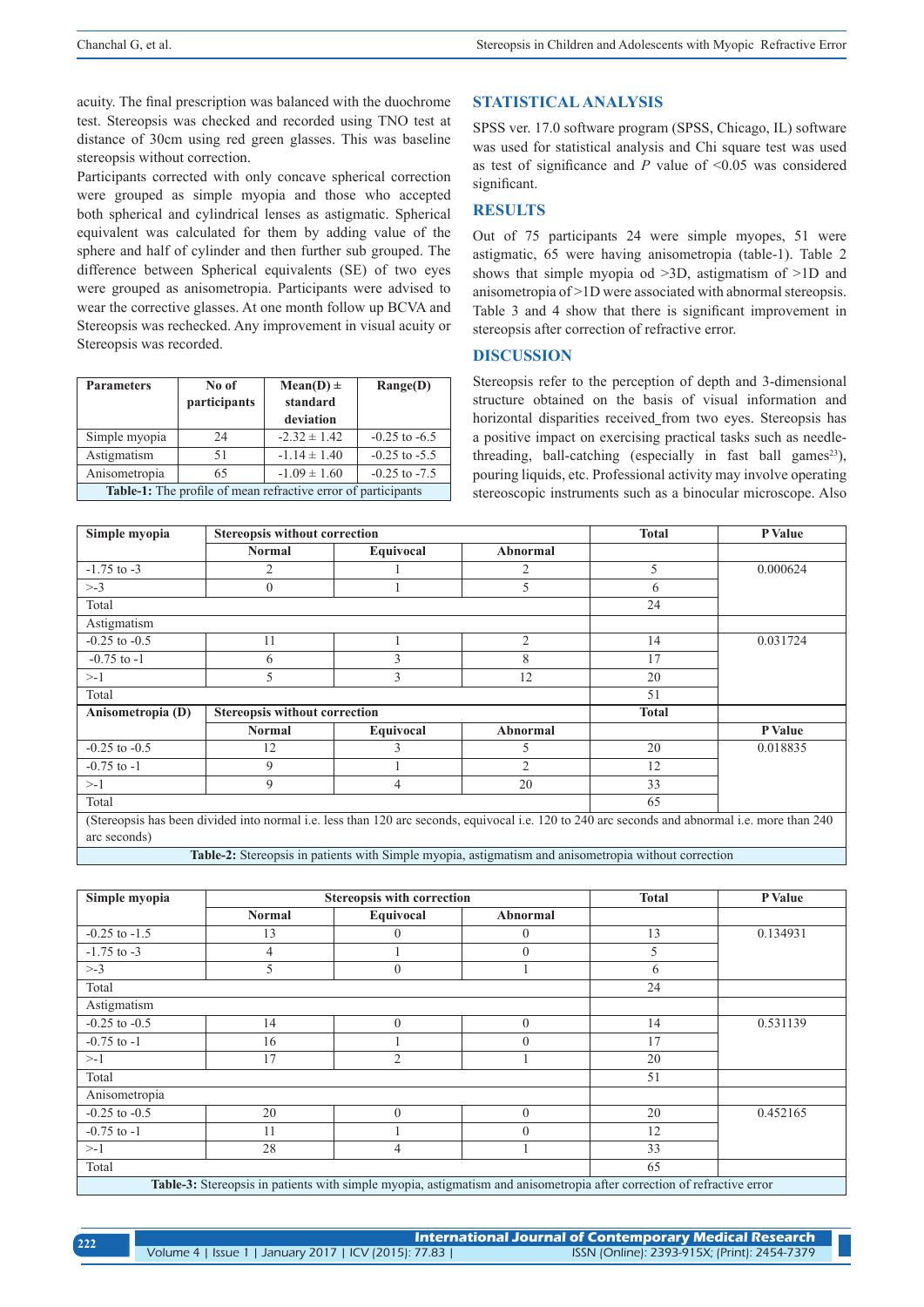| <b>Stereopsis with TNO Test</b>                                         | No of participants Before<br>correction | No of participants After cor-<br>rection | P Value by Chi-square test |  |
|-------------------------------------------------------------------------|-----------------------------------------|------------------------------------------|----------------------------|--|
| Normal $(\leq 120$ Arch Seconds)                                        |                                         |                                          | 0.00001                    |  |
| Equivocal (240 Arch seconds)                                            |                                         |                                          |                            |  |
| Abnormal (>240 Arch seconds)                                            | 29                                      |                                          |                            |  |
| <b>Table-4:</b> Improvement in stereo acuity after correction of myopia |                                         |                                          |                            |  |

surgeons<sup>24</sup> normally demonstrate high stereo acuity.

In our study, we observed the influence of myopic refractive error on performance of stereo acuity and the improvement of stereopsis after the use of corrective glasses. We found that simple myopia of >-3 D was associated with diminished stereopsis. P value for stereoacuity without correction was 0.000624 that is statistically significant, suggesting that there was deterioration of stereoacuity as spherical error increased. However, J-W. Yang et al found that stereopsis was not significantly affected in patients with simple myopia.25

In our study; astigmatism >1 D, spherical anisometropia >1 D, were associated with reduced stereo acuity (P**=**0.031724, 0.0188 respectively). This could be probably due to astigmatism, anisometropia causing optical blur that results in decreased binocular function and hence reduced stereopsis. Regarding astigmatism >1 D associated reduced stereopsis similar results were reported by J-W Yang et al<sup>25</sup> Also, similar to our observation, J.-W. Yang et al in his study found anisometropia >1 D was associated with reduced stereopsis, using Titmus stereotest.25 John Vincent Lovesick et al found that -1.5 D of anisometropia has the same effect on stereoacuity as an aniseikonia close to 8%. Since the calculated aniseikonia for 1.5 D is 4%, the additional decrease in stereoacuity is attributed to retinal blur. There are studies demonstrating that 1D of experimentally induced spherical anisometropia reduces stereo acuity to an average 57-59 s of arc<sup>22</sup> and that spherical anisometropia of  $>2$ D resulted in decreased binocular function.27 In our study, use of corrective glasses for 1 month resulted in improvement of stereo acuity (P=<0.00001) Our findings are consistent with Mai GH et al, who reported that with correction of refractive error there is improvement in binocular vision and stereopsis.<sup>28</sup>

# **CONCLUSION**

Based on our observation, Simple myopia of >3D, Astigmatism and anisometropia of >1 D are associated with reduced stereopsis. There was significant improvement in baseline stereopsis after correction of refractive error thus we suggest there is a definite role in screening of preschool children so that the refractive error gets detected and treated early. Also, TNO test was effective and easy test for screening and quantifying stereopsis in school age children. The observation of improvement in stereopsis with use of corrective glasses encourage the practice of prescribing corrective glasses for children.

### **REFERENCE**

- 1. Gunter K. von Noor den, MD, Theory and Management of Strabismus Binocular Vision and Ocular Motility, Page No114
- 2. Gunter K. von Noor den. Theory and management of strabismus binocular vision and ocular motility, chapter Binocular vision and space perception Page No 305 – 325
- 3. Mai GH. Stereoacuity and ametropia (in Chinese). Zhonghua Yan Ke Za Zhi. 1993;29:280–2.
- 4. Morgan I G, Ohno MatsuiK, Saw SM. Myopia. Lancet; 2012;379:1739–1748.
- 5. Pan CW, Ramamurthy D, Saw SM. Worldwide prevalence and risk factors for myopia. OphthalmicPhysiol Opt. 2012;32:3–16.
- 6. Vitale S, Sperduto RD, Ferris FL. Increased prevalence of myopia in the United States between 1971 – 1972 and 1999–2004. Arch Ophthalmol. 2009;127:1632–9.
- 7. Yoon KC, Mun GH, Kim SD, Kim SH, Kim CY et al. Prevalence of eye diseases in South Korea: data from the Korea National Health and Nutrition Examination Sur vey 2008 – 2009. Korean J Ophthalmol. 2011;25:421–433.
- 8. Lim HT, Yoon J S, Hwang SS, Lee SY. Prevalence and associated sociodemographic factors of myopia in Korean children: the 2005 third Korea National Health and Nutrition Examination Survey (KNHANES I I I). Jap J Ophthalmol. 2012;56:76–81.
- 9. Saw SM, Zhang MZ, Hong RZ, Fu ZF, Pang MH et al. Nearwork activity, night - lights, and myopia in the Singapore China study. Arch Ophthalmol. 2002;120:620–7.
- 10. Lin LL, Shih YF, Hsiao CK, Chen CJ. Prevalence of myopia in Taiwanese school children: 1983 to 2000. Ann Acad Med Singapore. 2004;33:27–33.
- 11. Lin LL, Shi h YF, Hsiao CK, Chen CJ, Lee LA et al. Epidemiologic study of the prevalence and severity of myopia among school children in Taiwan in 2000. J For mos Med Assoc. 2001;100:684–91.
- 12. Fan DS, Lam DS, Lam RF, Lau JT, Chong KS et al. Prevalence, incidence, and progression of myopia of school children in Hong Kong. Invest Ophthalmol Vis Sci. 2004;45:1071–1075.
- 13. Lam CS, Lam CH, Cheng SC, Chan LY. Prevalence of myopia among Hong Kong Chinese school children: changes over two decades. Ophthalmic Physiol Opt. 2012; 32:17–24.
- 14. He M, Zeng J, Liu Y, Xu J, Pokharel GP, et al. Refractive error and visual impairment in urban children in outhern China. Invest Ophthalmol VisSci. 2004;45:793–799.
- 15. Qian YS, Chu RY, He J C, Sun XH, Zhou XT et al. Incidence of myopia in high school students with and without red green color vision deficiency. Invest Ophthalmol Vis Sci. 2009;50:1598–1605.
- 16. You QS, Wu LJ, Duan JL, Luo YX, Liu LJ et al. Prevalence of myopia in school children in greater Beijing: the 81 Beijing Childhood Eye Study. ActOphthalmol. 2014;92: e398 –406.
- 17. Wu J F, Bi HS, Wang SM, Hu YY, Wu H et al. Refractive error, visual acuity and causes of vision loss in children in Shandong, China. The Shandong Children Eye Study. PLoS One. 2013;8:e82763.
- 18. Dandona R, Dandona L, Srinivas M, Sahare P, Narsaiah S et al. Refractive error in children in a rural population in India. Invest Ophthalmol Vis Sci. 2002;43:615–22.
- 19. Murthy GV, Gupta SK, Ellwein LB, Muñoz SR, Pokharel GP et al. Refractive error in children in an urban population in New Delhi. Invest Ophthalmol Vis Sci. 2002;43:623–31.
- 20. Ghosh S, Mukhopadhyay U, Maji D, Bhaduri G. Visual